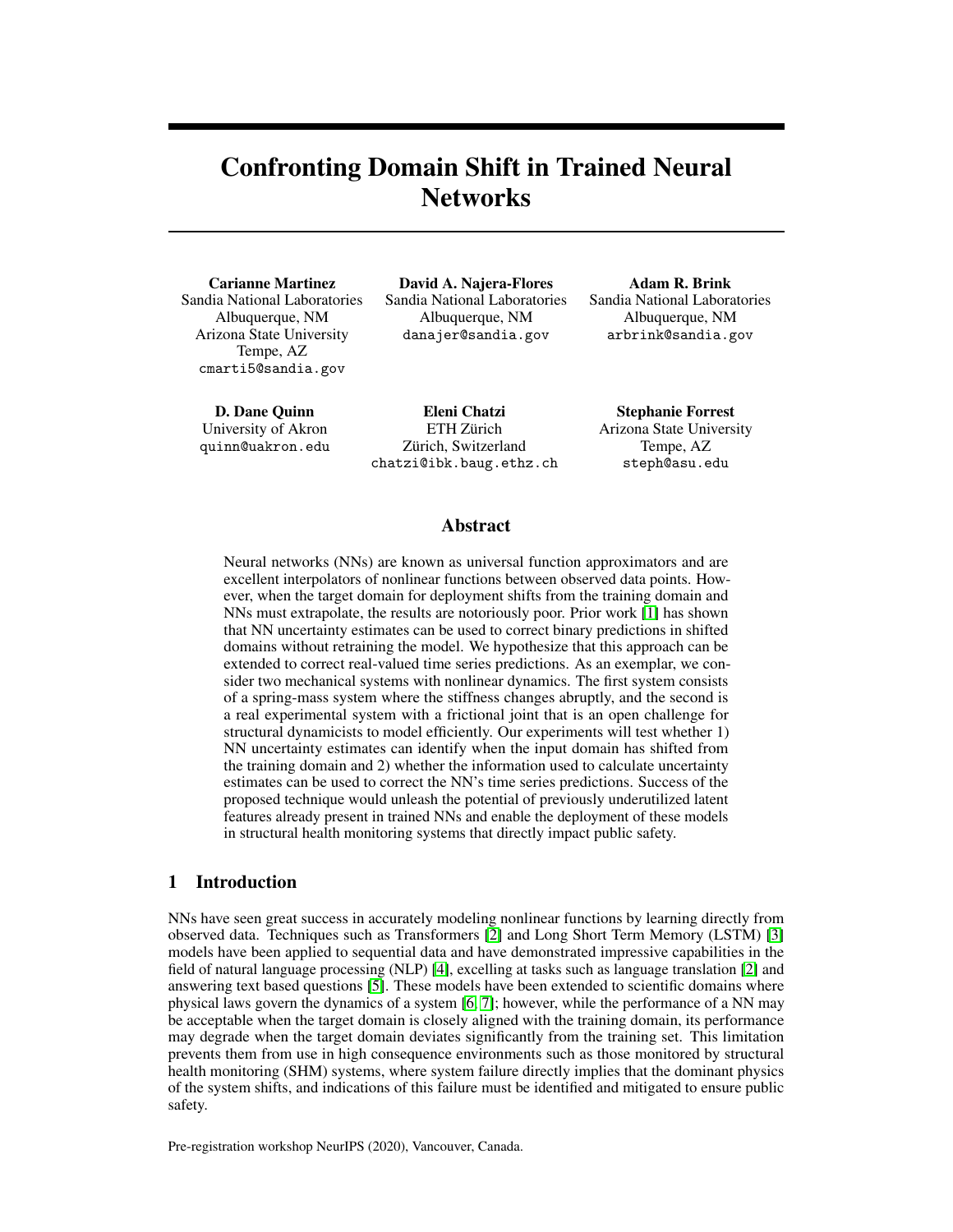Techniques to improve deep learning (DL) model performance on targets that have shifted from the training domain have been proposed in the literature and will be discussed in Section [2.](#page-1-0) These methods often augment the training data set to more closely match the target deployment domain. They require expensive retraining of models and are not feasible when rapid approximations of system dynamics are necessary. Our approach removes the need for additional data or training by leveraging information that already exists in the weights of the trained model, realized in the form of uncertainty estimation. The exemplars set forth herein require efficient approximations of future system states and are critical for understanding the risks associated with deploying systems for industries like aviation [\[6\]](#page-5-5). Prior work [\[1\]](#page-5-0) introduced a technique to avoid the need for retraining DL models while extending their applicability to shifted target domains. Results from this work indicated that when the most uncertain predictions were flipped, segmentations were significantly improved. An example of a result from this technique is shown in Figure [1,](#page-1-1) where a NN trained on a particular image domain is extended for use in a shifted domain with improved predictive capability.

<span id="page-1-1"></span>

Figure 1: Results from [\[1\]](#page-5-0) showing that uncertainty maps can be used directly to improved trained NN predictions. (a) Slices of CT scan to be segmented. (b) Predicted binary label for the CT slice from the trained NN without UQ correction. (c) Uncertainty map (brighter colors indicate higher uncertainty). (d) Resulting binary labels after UQ informed improvement.

We hypothesize that this technique can be extended from binary classification to time-dependent regression, where patterns in the sequential input to the DL model can be used to 1) identify that domain shift is occurring and 2) improve the DL model's prediction without retraining. The anticipated contributions of this work are:

- A practical method for applying DL models to time series data in shifted domains
- New publicly available datasets from the structural dynamics field of well-defined physical systems
- Open source code implementation that allows replication and extension of our experimental results

### <span id="page-1-0"></span>2 Related work

The overfitting of DL models to a specific training domain is a known weakness of NNs, and current research efforts seek to overcome this shortfall. Here we review work on domain shift, DL uncertainty quantification, and the structural dynamics involved in our training domain.

#### 2.1 DL model domain shift mitigation and uncertainty quantification

The problem of domain shift from a training domain to a target domain is an open and active area of DL research. Much of this work focuses on computer vision applications [\[8\]](#page-5-7); for example, [\[9\]](#page-5-8) studied the problem in the context of convolutional NNs and proposed a metric for identifying domain shift in images that leverages information about the NN weights. Other existing works focus on data augmentation, retraining models to better generalize, and training additional models. [\[10\]](#page-5-9) adds a CORAL loss function that works to effectively transform the features in the network itself to be relevant to a shifted domain. This approach requires unlabeled examples of the shifted domain to learn transformations in the feature space that will reduce the CORAL loss. Li, et al. [\[11\]](#page-5-10) uses a generative model to [\[12\]](#page-5-11) augment the data necessary to perform well in a shifted deployment domain. CyCADA [\[13\]](#page-5-12) also employs a generative model to align the shifted domain with the training domain using both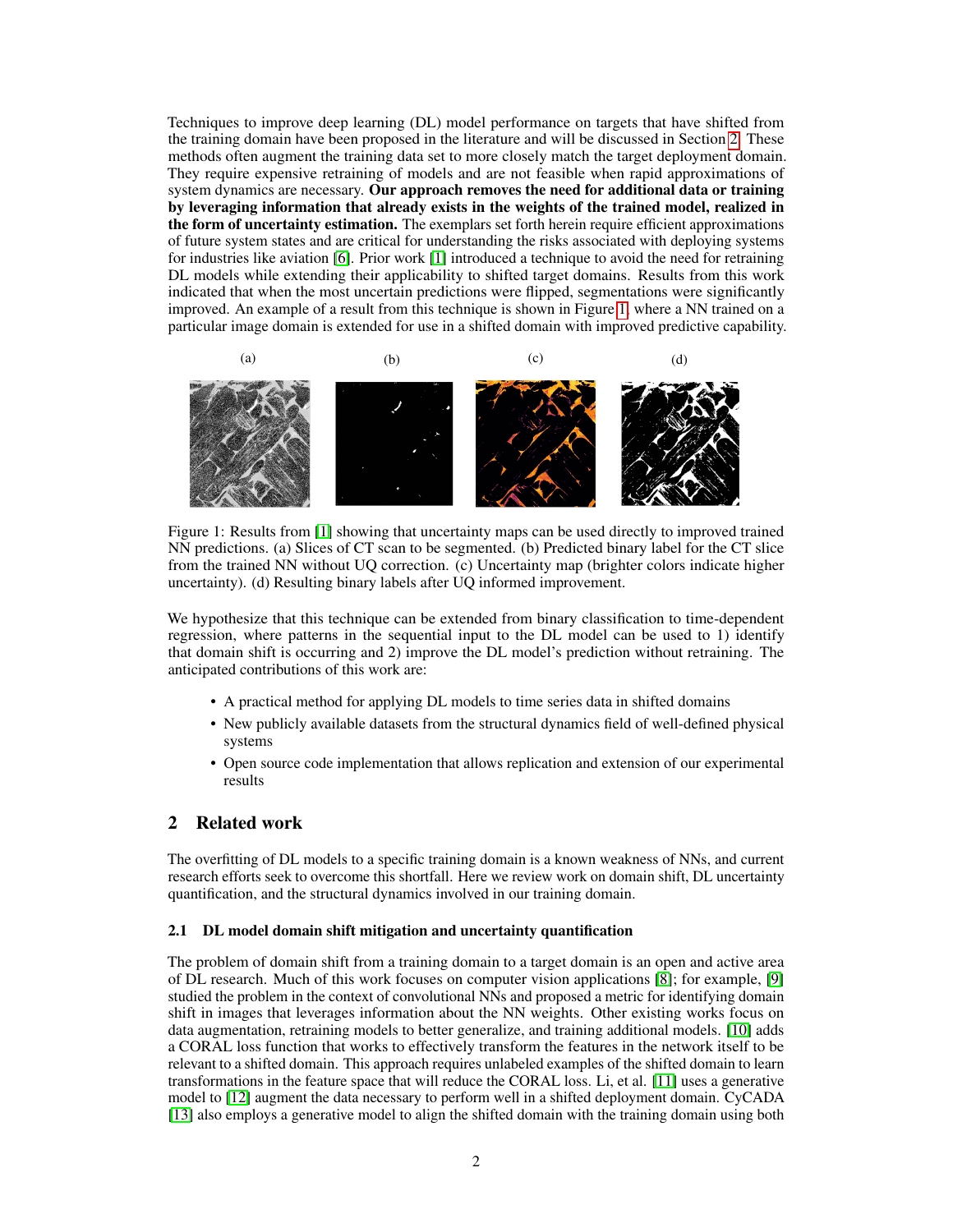pixel-level and feature-level transformations. In [\[14\]](#page-5-13), a likelihood ratio is introduced to overcome background statistics that are shown to drive overconfidence in generative model predictions. This method requires training of an additional background-specific model. Domain adaptation techniques [\[15,](#page-5-14) [16\]](#page-5-15) can also mitigate shifts in data by training separate models to preprocess the shifted inputs to more closely match the training domain. All of these approaches require additional resources, but in contrast, our proposed method actively uses uncertainty estimates to correct DL model predictions without retraining. Surveys of modern techniques for anomaly detection [\[17,](#page-5-16) [18\]](#page-5-17) are also relevant as these approaches could be applied to detecting domain shift.

Several methods have been proposed to quantify uncertainty in DL model predictions. These include ensemble methods [\[19\]](#page-5-18), Bayesian NNs [\[20\]](#page-5-19), and dropout networks [\[21\]](#page-5-20). We implement dropout networks in this work to quantify the uncertainty in DL model predictions due to their ease of implementation and their effectiveness with only a single model to be trained.

#### 2.2 Structural dynamics modeling and structural health monitoring (SHM)

We obtain our exemplar datasets from the field of structural dynamics, where applications such as reduced order modeling of complex systems control and SHM of complex systems require real-time detection of anomalous system behavior. In addition to a mechanical example where the system stiffness shifts dramatically, we will utilize experimental data from a jointed structural system. Frictional joints are well-studied [\[22,](#page-5-21) [23\]](#page-5-22), but current reduced order models (ROMs) cannot practically capture the full extent of the underlying nonlinear physics. To mitigate error accumulation, autoregressive models, a form of NNs [\[24\]](#page-6-0), and k-step ahead prediction [\[25\]](#page-6-1) are typically used. The proposed corrective mechanism would advance modeling capabilities.

SHM is defined as a four-level hierarchy [\[26,](#page-6-2) [27\]](#page-6-3) aiming to detect, localize, quantify, and finally predict damage on the basis of data extracted from operating engineered systems. In doing so, a large body of recent literature explores utilization of ML and DL methods for damage prognosis. Many existing works focus on outlier classification for damage detection [\[28\]](#page-6-4). Generative modeling approaches attempt to reproduce joint probabilistic distributions from monitoring data in order to recognize distinct condition regimes [\[29\]](#page-6-5). For achieving the higher steps in the SHM hierarchy, physics-informed learning incorporates domain knowledge into the learning process [\[30\]](#page-6-6). In this work, we treat this problem as adaptation to shifted domains.

# 3 Methodology

When a NN is trained to mimic time series data, it learns a mapping from patterns observed in previous time steps to the next data point in the time series. When time series deviates from the expected patterns, the NN could fail to make accurate predictions. If successful, our method will extend the applicability of trained NNs to mitigate domain shift by 1) recognizing that the input domain has shifted and 2) using uncertainty quantification to drive the predictions toward a corrective path.

Our method assumes that a NN with dropout layers used to quantify the uncertainty in its predictions is trained to approximate a real-valued function  $f(x, t)$ . Input to the model is a sequence of values of f over a series of previous time steps along with the value of x at time t, and output is the value of f over a sequence of subsequent time steps. When the model's uncertainty exceeds a threshold value, instead of returning the model's nominal prediction for  $f$  at time  $t$ , our method updates the prediction to incorporate information from the calculated uncertainty to improve accuracy. Using the dropout technique set forth in [\[21\]](#page-5-20), we infer several predictions for f at time t with different subsets of neuron outputs dropped from the calculation, resulting in a distribution of predicted output values at each time step. Rather than leaving the uncertainty estimation as a simple indication of the model's confidence at time t, our method actively uses statistical properties of the distribution to serve as a corrective factor for the prediction of  $f$  at time  $t$ . We will explore two corrective methods in this work: 1) We replace the nominal prediction with the mean of the prediction distribution and 2) We add the standard deviation of the prediction distribution to the nominal prediction in the direction of the distribution skew.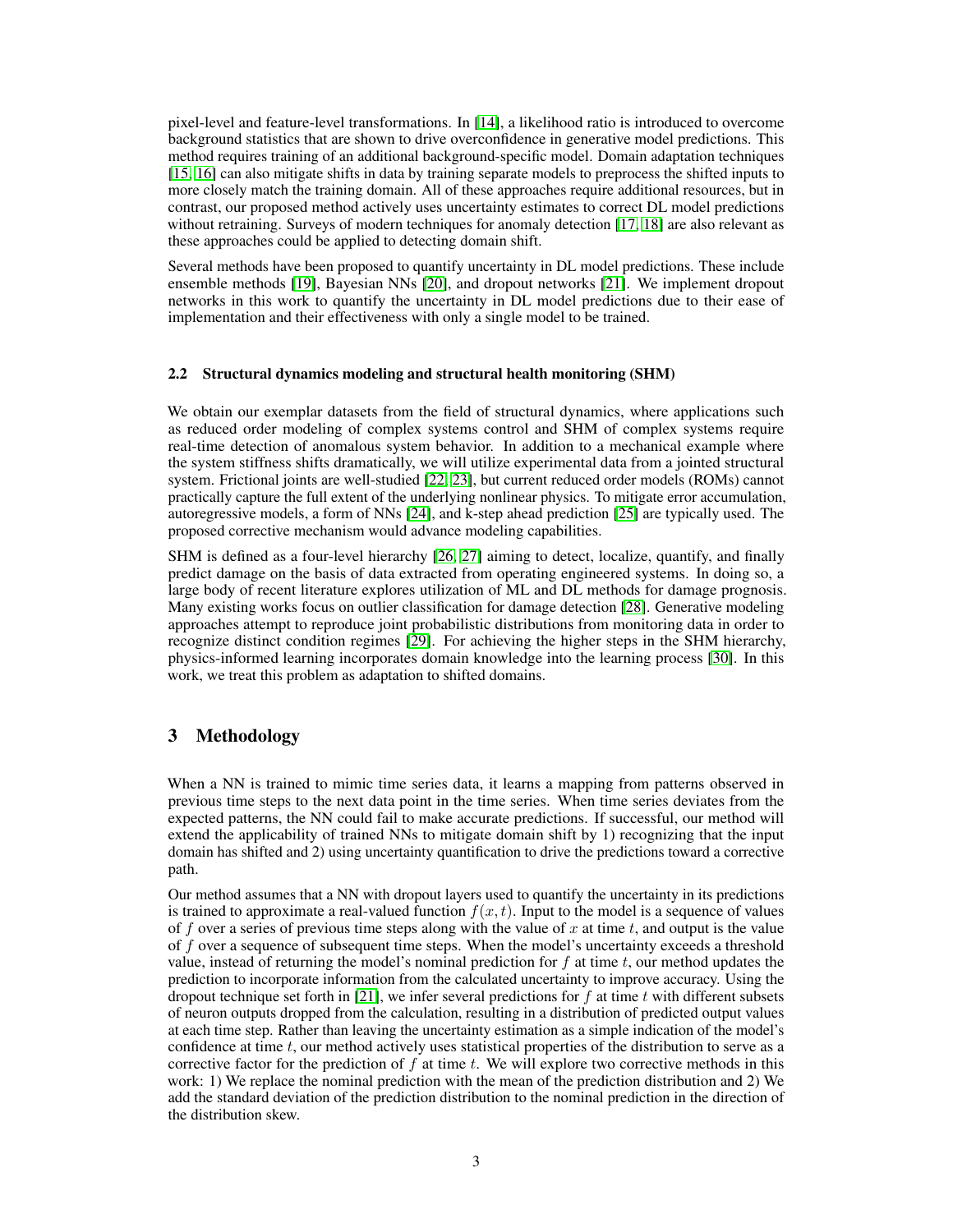## 4 Experimental protocol

We will use two structural dynamics datasets to test our hypotheses and report results from two DL models. For both datasets, our intent is to answer the following questions:

- RQ1: Does the uncertainty value correctly detect a significant change in the model's accuracy?
- RQ2: Does the corrective factor informed by the uncertainty improve the accuracy of the prediction?

#### 4.1 Datasets

We will first investigate our method's performance on a toy problem consisting of data drawn from simulations of a mass-spring system with one mass element and a fixed stiffness with varying initial conditions, and loaded under a known force. We will also generate simulated data where the stiffness of the spring abruptly changes during the simulation. The data will consist of a time series of the force on the mass as well as the displacement of the mass, and initial system conditions.

A more challenging dataset will be derived from experimental measurements of a frictional jointed structure subject to a known force. A schematic of the system is shown in Figure [2.](#page-3-0) This dataset will include the initial conditions, the load on the structure, and accelerometer and displacement measurements from various positions in the structure. We will also develop a reduced order model (ROM) of the system that will predict the displacement over time of structural mass elements. The ability of ROMs for jointed structures to match experimental data is known to degrade as the structural loading on the joint increases and the nonlinear dynamics induced by the joint become more significant.

<span id="page-3-0"></span>Each dataset will consist of approximately 100,000 time steps per example, and the simulations will use on the order of 100 different initial conditions.



Figure 2: Schematic of jointed structural system from [\[31\]](#page-6-7) used to obtain displacement dataset.

#### 4.2 Model training

We will implement both a WaveNet with a stack of dilations of size [1,2,4,8] and a receptive field of length 128 as in [\[32\]](#page-6-8) and a Transformer with the base model architecture as presented in [\[2\]](#page-5-1), each of which have seen success in predicting sequential data. For WaveNet, we will apply dropout to all convolutional layers. For Transformer, we will apply dropout only to the decoder portion of the network, since we have observed that dropout in encoding layers removes input information necessary for useful encodings. Each model will be evaluated on both datasets.

For the mass-spring system, our DL models will be given the system's initial conditions, the force on the mass elements at each time step as well as the displacement of the mass elements over a series of previous time steps, and will be used to predict the displacements at the next time step. After training on several examples from this system, we will introduce an input series to the trained model that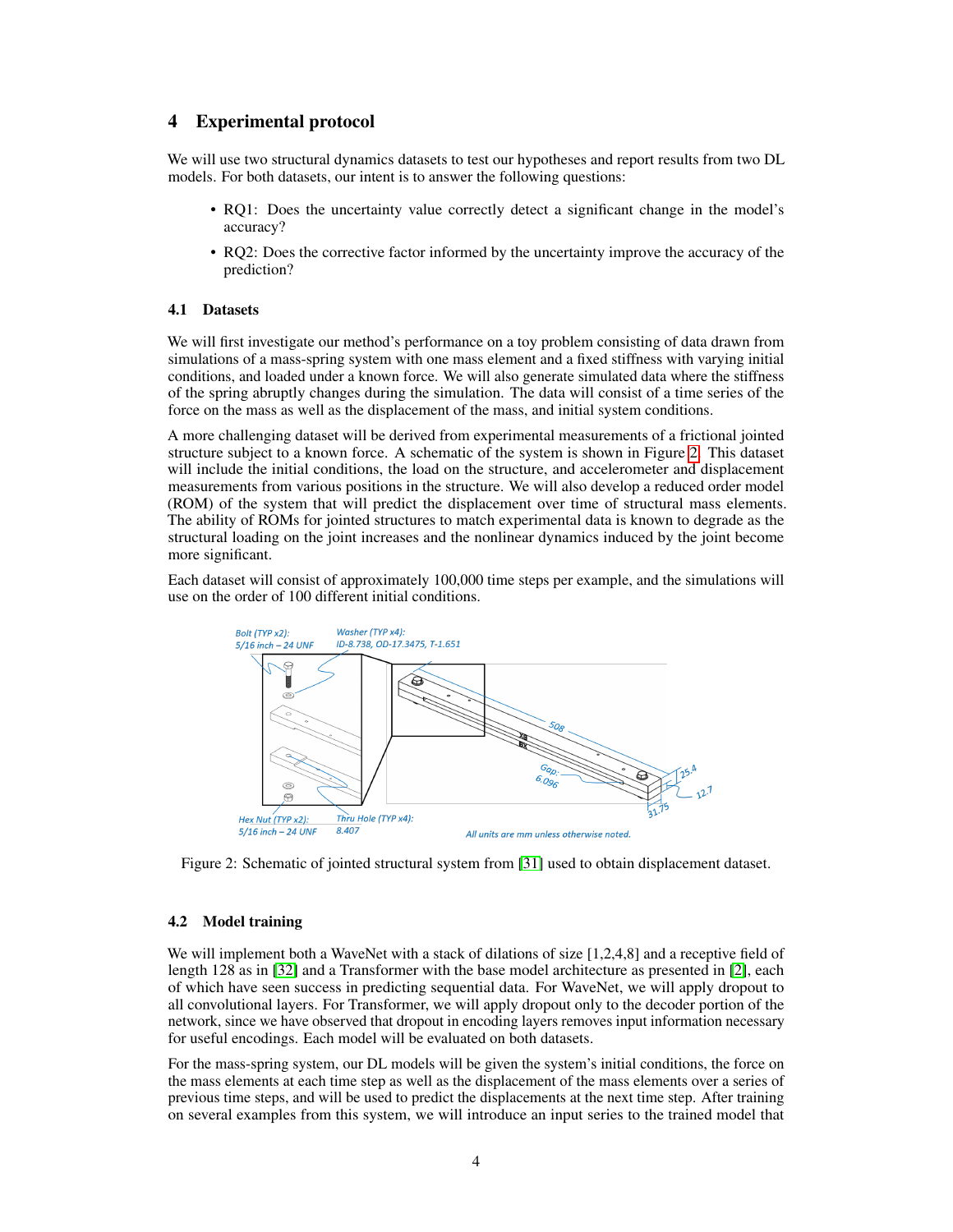simulates an abrupt change to the spring's stiffness and apply our corrective factor to improve the predictions of the mass displacement.

For the jointed structure, our DL models will be trained to learn the system dynamics solely from the ROM data and will learn to predict the displacement of each discretized mass element modeled by the ROM. We will then apply our trained DL model on the experimental structure data, where the output with the corrective factor will be used to predict the next time step of the displacements in the real structure. The key idea here is that our ROM will be unable to capture all of the physics necessary to predict the true system dynamics, and that our DL model will identify that the real inputs have shifted from the training domain, and compensate for the missing physics.

One of the primary challenges of employing neural network for predictions in the time domain is the accumulation of error that arises from recursion. To mitigate this challenge, we will enforce physical constraints through the loss function. Terms that require conservation of energy and momentum will encourage the network to learn not only the target output, but its derivatives and the relationship between them. A byproduct of this constraint is that the problem is bounded to produce high-quality predictions in the physical domain in which it was trained. When presented with data from outside its domain, the prediction uncertainty will increase as the physical constraints are harder to enforce.

#### 4.3 Evaluation and significance

We are interested in the impact of our method on the accuracy of sequential predictions, and first must establish baseline behavior of each DL model. We will use the Adam optimizer [\[33\]](#page-6-9) with learning rate 0.001,  $\beta_1 = 0.9$ ,  $\beta_2 = 0.999$ , and  $\epsilon = 1e-8$  (the default Keras [\[34\]](#page-6-10) settings) with dropout rate of 0.1 for both training and inference to calculate uncertainty. We will exhaustively evaluate each baseline DL model over input sequences of 32, 64, and 128 time steps and output sequence lengths of 1,2,3, and 4. We have proposed these specific hyperparameter settings for concreteness, but we intend to explore other settings such as the dropout rate and the uncertainty threshold value as appropriate to establish baseline performance of the models. We will use the most accurate WaveNet and Transformer model to evaluate the efficacy of our corrective method by calculating the mean squared error with respect to the ground truth sequences with and without our method's corrective factor. From the output of the two competing models, we will estimate the distributions of residuals to quantify the statistical significance of our model improvements using a dependent two-sample t-test or the Wilcoxon-Mann-Whitney U-test as applicable.

When employing our method, we will make 48 predictions for each time step and use the distribution of predictions to correct the prediction if the standard deviation of the distribution of predictions exceeds 10% of the value of the nominal prediction for the next time step. We will explore two corrective factors: 1) the mean of the predictions and 2) the addition of the standard deviation in the direction of the skew of the prediction distribution.

While DL remains a powerful tool for modeling complex systems, its inability to overcome domain shift severely limits its successful deployment. If we achieve a positive result from these experiments, we will unlock the potential of repurposing unused latent features for improved DL generalization.

## Acknowledgments and Disclosure of Funding

We would like to thank Matthew D. Smith, Veronica Jones, Justin Jacobs, Benjamin Edwards, Drew Levin, Kevin Potter, and Demitri Maestas for their insightful comments and suggestions.

This paper describes objective technical results and analysis. Any subjective views or opinions that might be expressed in the paper do not necessarily represent the views of the U.S. Department of Energy or the United States Government. Sandia National Laboratories is a multimission laboratory managed and operated by National Technology and Engineering Solutions of Sandia, LLC., a wholly owned subsidiary of Honeywell International, Inc., for the U.S. Department of Energy's National Nuclear Security Administration under contract DE-NA-0003525. This manuscript has been authored by National Technology & Engineering Solutions of Sandia, LLC. under Contract No. DE-NA0003525 with the U.S. Department of Energy/National Nuclear Security Administration. The United States Government retains and the publisher, by accepting the article for publication, acknowledges that the United States Government retains a non-exclusive, paid-up, irrevocable, world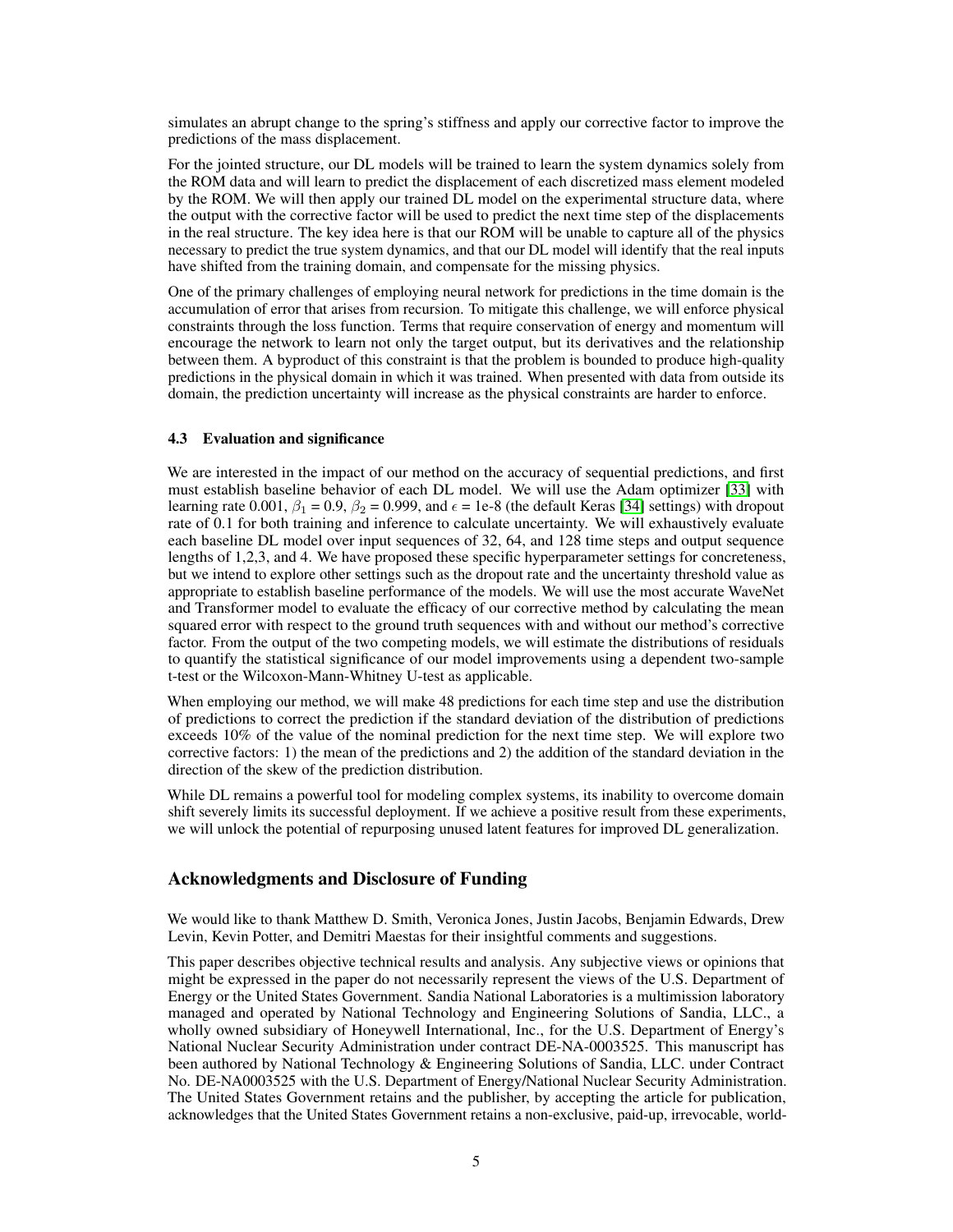wide license to publish or reproduce the published form of this manuscript, or allow others to do so, for United States Government purposes. SAND2020-13226 C

#### **References**

- <span id="page-5-0"></span>[1] C. Martinez, K. M. Potter, M. D. Smith, E. A. Donahue, L. Collins, J. P. Korbin, and S. A. Roberts, "Segmentation certainty through uncertainty: Uncertainty-refined binary volumetric segmentation under multifactor domain shift," in *Proceedings of the IEEE Conference on Computer Vision and Pattern Recognition Workshops*, 2019.
- <span id="page-5-1"></span>[2] A. Vaswani, N. Shazeer, N. Parmar, J. Uszkoreit, L. Jones, A. N. Gomez, Ł. Kaiser, and I. Polosukhin, "Attention is all you need," in *Advances in neural information processing systems*, pp. 5998–6008, 2017.
- <span id="page-5-2"></span>[3] S. Hochreiter and J. Schmidhuber, "Long short-term memory," *Neural computation*, vol. 9, no. 8, pp. 1735– 1780, 1997.
- <span id="page-5-3"></span>[4] D. W. Otter, J. R. Medina, and J. K. Kalita, "A survey of the usages of deep learning for natural language processing," *IEEE Transactions on Neural Networks and Learning Systems*, 2020.
- <span id="page-5-4"></span>[5] J. Devlin, M.-W. Chang, K. Lee, and K. Toutanova, "Bert: Pre-training of deep bidirectional transformers for language understanding," *arXiv preprint arXiv:1810.04805*, 2018.
- <span id="page-5-5"></span>[6] D. A. Najera-Flores and A. R. Brink, "Efficient random vibration analysis of nonlinear systems with long short-term memory networks for uncertainty quantification," in *Proceedings of ISMA 2018 International Conference on Noise and Vibration Engineering and USD2018 International Conference on Uncertainty in Structural Dynamics*, 2018.
- <span id="page-5-6"></span>[7] T. Simpson, N. Dervilis, and E. Chatzi, "On the use of nonlinear normal modes for nonlinear reduced order modelling," *arXiv preprint arXiv:2007.00466*, 2020.
- <span id="page-5-7"></span>[8] H. Venkateswara and S. Panchanathan, "Domain adaptation in computer vision with deep learning," 2020.
- <span id="page-5-8"></span>[9] K. Stacke, G. Eilertsen, J. Unger, and C. Lundström, "A closer look at domain shift for deep learning in histopathology," *arXiv preprint arXiv:1909.11575*, 2019.
- <span id="page-5-9"></span>[10] B. Sun and K. Saenko, "Deep coral: Correlation alignment for deep domain adaptation," in *European Conference on Computer Vision*, pp. 443–450, Springer, 2016.
- <span id="page-5-10"></span>[11] X. Li, W. Zhang, and Q. Ding, "Cross-domain fault diagnosis of rolling element bearings using deep generative neural networks," *IEEE Transactions on Industrial Electronics*, vol. 66, no. 7, pp. 5525–5534, 2018.
- <span id="page-5-11"></span>[12] Z.-H. Zhou and M. Li, "Tri-training: Exploiting unlabeled data using three classifiers," *IEEE Transactions on Knowledge & Data Engineering*, no. 11, pp. 1529–1541, 2005.
- <span id="page-5-12"></span>[13] J. Hoffman, E. Tzeng, T. Park, J.-Y. Zhu, P. Isola, K. Saenko, A. A. Efros, and T. Darrell, "Cycada: Cycle-consistent adversarial domain adaptation," *arXiv preprint arXiv:1711.03213*, 2017.
- <span id="page-5-13"></span>[14] J. Ren, P. J. Liu, E. Fertig, J. Snoek, R. Poplin, M. Depristo, J. Dillon, and B. Lakshminarayanan, "Likelihood ratios for out-of-distribution detection," in *Advances in Neural Information Processing Systems*, pp. 14707–14718, 2019.
- <span id="page-5-14"></span>[15] J.-Y. Zhu, T. Park, P. Isola, and A. A. Efros, "Unpaired image-to-image translation using cycle-consistent adversarial networks," in *Proceedings of the IEEE international conference on computer vision*, pp. 2223– 2232, 2017.
- <span id="page-5-15"></span>[16] O. Sener, H. O. Song, A. Saxena, and S. Savarese, "Learning transferrable representations for unsupervised domain adaptation," in *Advances in Neural Information Processing Systems*, pp. 2110–2118, 2016.
- <span id="page-5-16"></span>[17] R. Wang, K. Nie, T. Wang, Y. Yang, and B. Long, "Deep learning for anomaly detection," in *Proceedings of the 13th International Conference on Web Search and Data Mining*, pp. 894–896, 2020.
- <span id="page-5-17"></span>[18] M. Braei and S. Wagner, "Anomaly detection in univariate time-series: A survey on the state-of-the-art," *arXiv preprint arXiv:2004.00433*, 2020.
- <span id="page-5-18"></span>[19] B. Lakshminarayanan, A. Pritzel, and C. Blundell, "Simple and scalable predictive uncertainty estimation using deep ensembles," in *Proceedings of the 30th Conference on Advances in Neural Information Processing Systems*, 2017.
- <span id="page-5-19"></span>[20] R. M. Neal, *Bayesian learning for neural networks*, vol. 118. Springer Science & Business Media, 2012.
- <span id="page-5-20"></span>[21] Y. Gal and Z. Ghahramani, "Dropout as a bayesian approximation: Representing model uncertainty in deep learning," in *Proceedings of the 33rd International Conference on Machine Learning*, 2016.
- <span id="page-5-21"></span>[22] J. Bickford, *Introduction to the Design and Behavior of Bolted Joints*, vol. 4th Edition. CRC Press, 1926.
- <span id="page-5-22"></span>[23] K. Vlachas, K. Tatsis, K. Agathos, A. R. Brink, and E. Chatzi, "A local basis approximation approach for nonlinear parametric model order reduction," *arXiv preprint arXiv:2003.07716*, 2020.